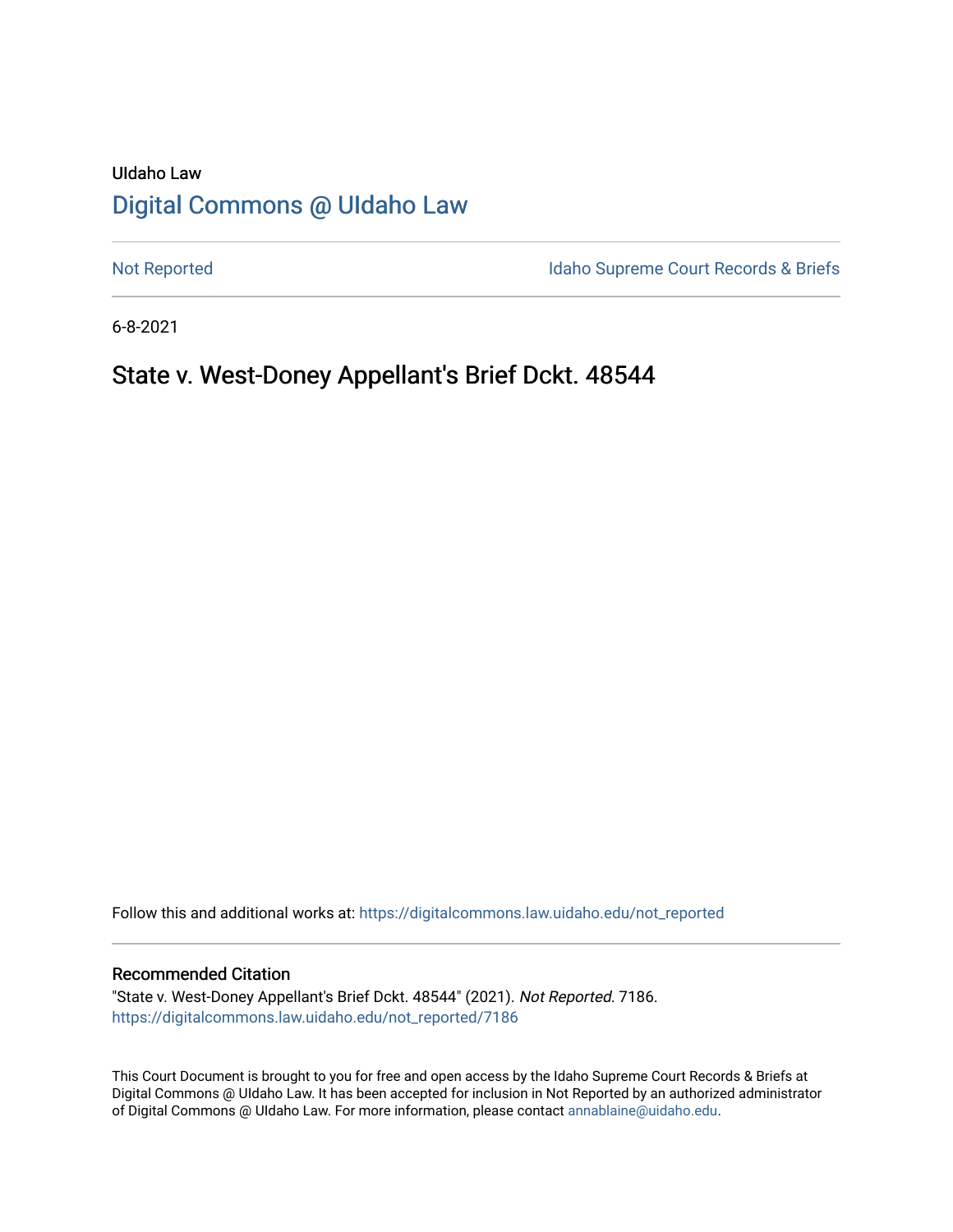Electronically Filed 6/8/2021 11:46 AM Idaho Supreme Court Melanie Gagnepain, Clerk of the Court By: Brad Thies, Deputy Clerk

ERIC D. FREDERICKSEN State Appellate Public Defender I.S.B. #6555

KILEY A. HEFFNER Deputy State Appellate Public Defender I.S.B. #10999 322 E. Front Street, Suite 570 Boise, Idaho 83702 Phone: (208) 334-2712 Fax: (208) 334-2985 E-mail: documents@sapd.state.id.us

## IN THE SUPREME COURT OF THE STATE OF IDAHO

| STATE OF IDAHO,        |                                          |
|------------------------|------------------------------------------|
|                        | NOS. 48544-2021, 48545-2021 & 48546-2021 |
| Plaintiff-Respondent,  |                                          |
|                        | ADA COUNTY NOS. CR01-17-07437,           |
| V.                     | CR01-20-26633 & CR01-20-14901            |
|                        |                                          |
| JESSICA JO WEST-DONEY, | APPELLANT'S BRIEF                        |
|                        |                                          |
| Defendant-Appellant.   |                                          |
|                        |                                          |

# STATEMENT OF THE CASE

Nature of the Case

In this consolidated appeal, Jessica West-Doney argues that the district court abused its discretion by failing to retain jurisdiction in her three cases.

## Statement of the Facts & Course of Proceedings

Ms. West-Doney entered an *Alford*<sup>[1](#page-1-0)</sup> plea to burglary in June 2017, after she was found in

possession of a stolen bicycle. (No. 48544 R., pp.11-18, 25-28, 30-32, 36-42; No. 48544 PSI,

<span id="page-1-0"></span><sup>1</sup> *North Carolina v. Alford*, 400 U.S. 25 (1970) ("An individual accused of crime may voluntarily, knowingly, and understandingly consent to the imposition of a prison sentence even if he is unwilling or unable to admit his participation in the acts constituting the crime.").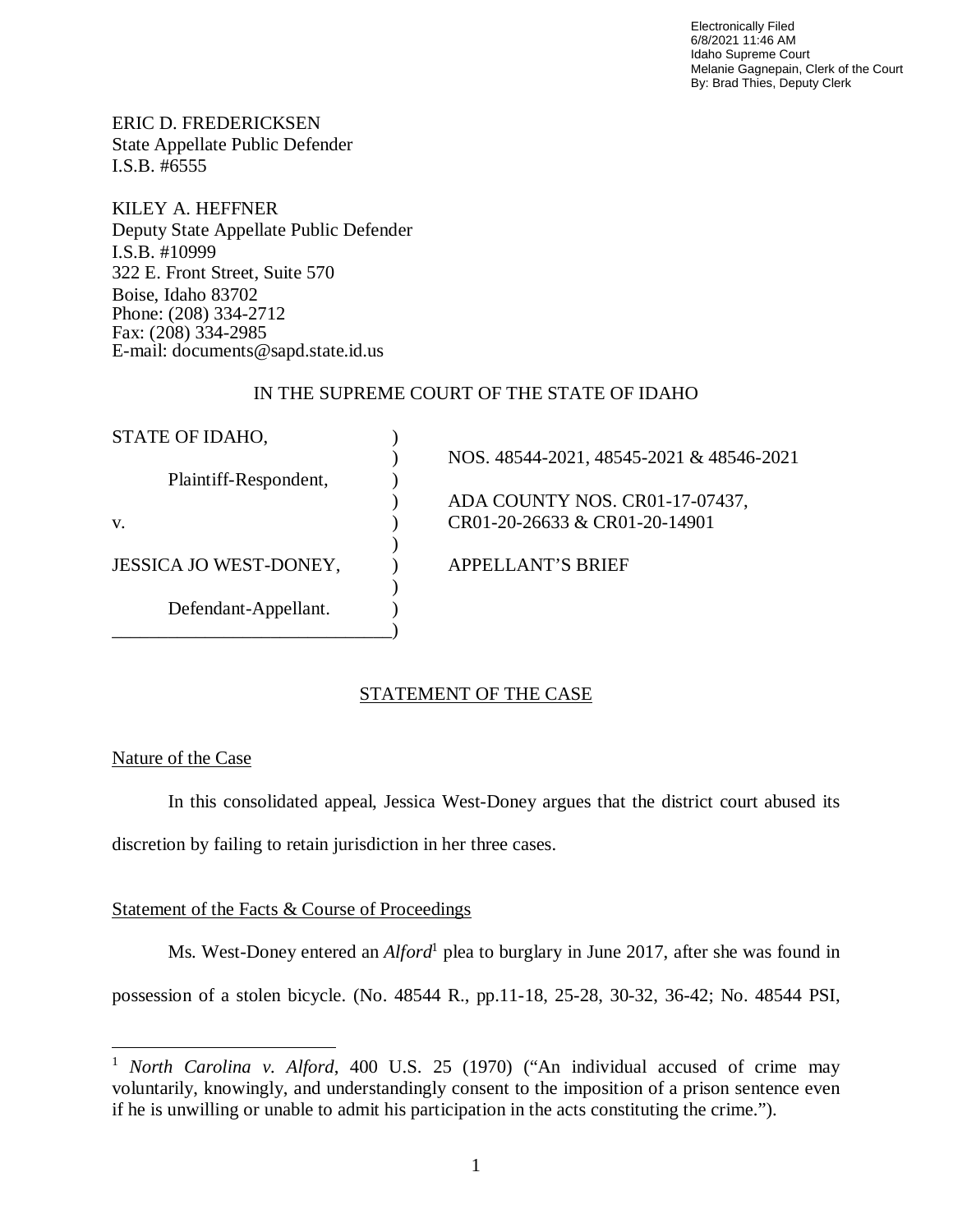$pp.77-122$  $pp.77-122$  $pp.77-122$ .)<sup>2</sup> The district court sentenced her to five years, with two years fixed, and retained jurisdiction (a "rider"). (No. 48544 R., pp.49-52.) At the rider review hearing in February 2018, the district court put her on probation for five years. (No. 48544 R., pp.54-60.)

In March 2020, the State filed a motion for probation violation, alleging Ms. West-Doney committed six offenses in two new cases.<sup>[3](#page-2-1)</sup> (No. 48544 R., pp. 61-64, 70-79.) She was released on her own recognizance pending further proceedings on the alleged probation violations. (No. 48544 R., p.101.)

While on release, Ms. West-Doney committed two burglaries, and in early April 2020, the State charged her with these offenses in a new case.<sup>[4](#page-2-2)</sup> (No. 48545 R., pp.7-8.) After she waived her preliminary hearing in that case, she was bound over to district court and charged by information with two counts of burglary. (No. 48545 R., pp.16-20.) Due to the new charges, the State filed a motion to revoke and increase her bond, as well as an amended motion for probation violation in the 2017 burglary case. (No. 48544 R., pp.102-10, 113-17.)

Pending further proceedings in both cases, the State filed a new complaint against Ms. West-Doney in July 2020 for attempted grand theft, five counts of grand theft, burglary, and malicious injury to property. (No. 48546 R., pp.11-13.) After she waived her preliminary hearing, she was bound over to district court on those charges. (No. 48546 R., pp.26-33.)

In September 2020, two separate entry of plea hearings were held for the April 2020 case and the July 2020 case. (*See* 9/29/20 Tr.; *see also* 9/21/20 Tr.) Pursuant to a global plea agreement, Ms. West-Doney pled guilty to grand theft, burglary, and malicious injury to property

<span id="page-2-1"></span><span id="page-2-0"></span><sup>2</sup> In this consolidated appeal, there are three separate records. Citations to the Clerk's Record and the Pre-sentence Investigation Report ("PSI") will reference the Supreme Court Docket Number. <sup>3</sup> The new cases, Ada County Case Nos. CR01-20-12097 and CR01-19-45142, are not part of this appeal. (*See* 12/16/20 Tr., p.21, Ls.17-20; No.48545 R., pp.31-32.)

<span id="page-2-2"></span><sup>&</sup>lt;sup>4</sup> This new case is part of the instant appeal.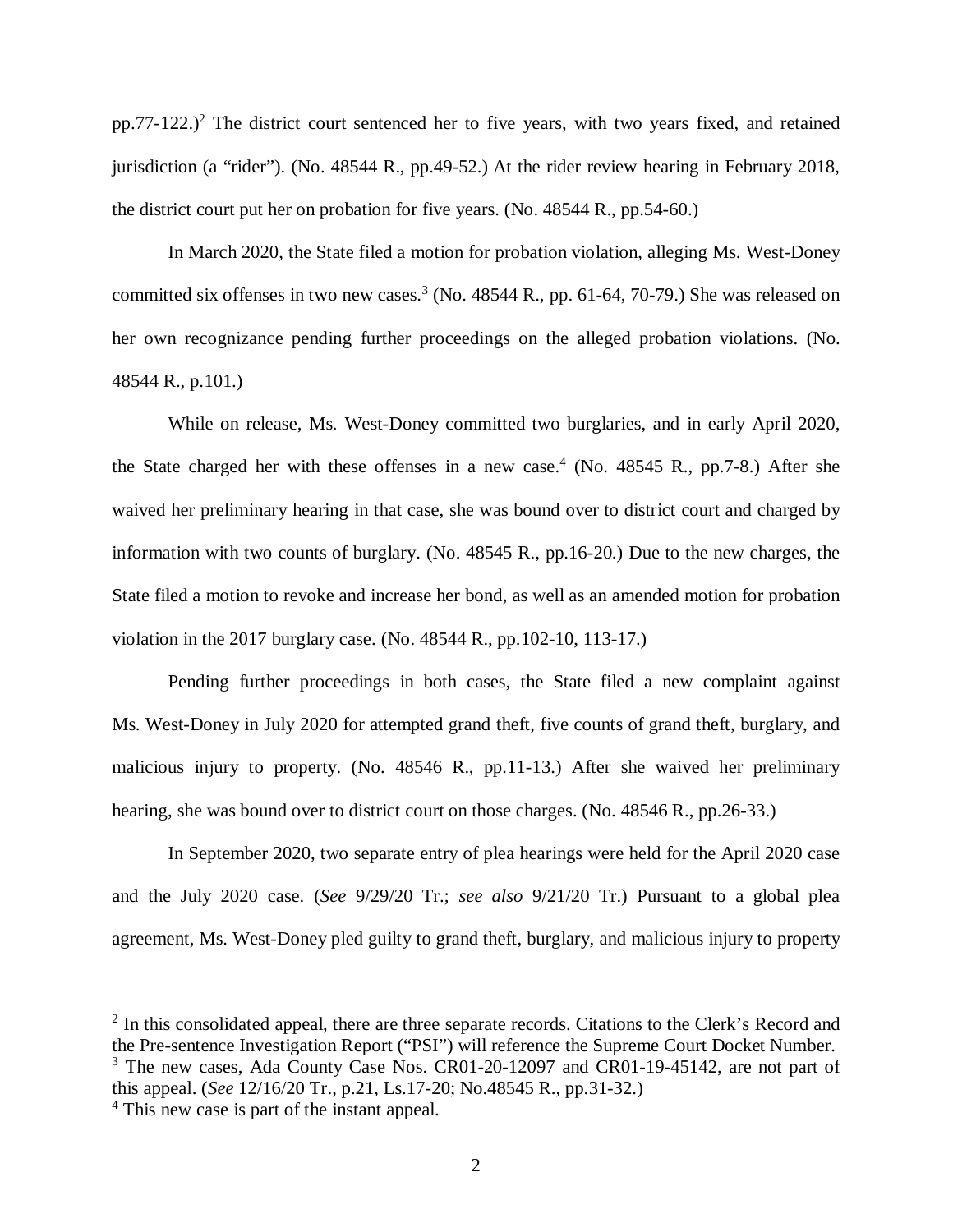in the July 2020 case, and one count of burglary in the April 2020 case.  $(9/21/20 \text{ Tr}., p.18, L.1$ p.23, L.14; 9/29/20 Tr., p.12, L.2 – p.13, L.17; No. 48545 R., pp.31-33; No. 48546 R., pp.37-49.) In return, the State agreed to dismiss the remaining counts and recommend a total sentence of twenty years, with seven years fixed.<sup>[5](#page-3-0)</sup> (9/21/20 Tr., p.6, L.14 – p.7, L.18.)

Consequently, a month later, the State filed a second amended motion for a probation violation in the 2017 burglary case. (No. 48544 R., pp.127-29.) At the admit/deny hearing in late October 2020, Ms. West-Doney admitted to violating her probation by committing three new crimes.  $(10/21/20 \text{ Tr.}, p.12, L.11 - p.13, L.8)^6$  $(10/21/20 \text{ Tr.}, p.12, L.11 - p.13, L.8)^6$ 

A consolidated sentencing hearing was held in December 2020. (*See generally* 12/16/20 Tr.) In the July 2020 case, the State recommended ten years, with six years fixed, for burglary; fourteen years, with six years fixed, for grand theft; and five years fixed, for malicious injury to property.  $(12/16/20 \text{ Tr.}, p.5, L.25 - p.6, L.24.)$  The State recommended these sentences run concurrently, for a total sentence of fourteen years, with six years fixed. (12/16/20 Tr., p.6, Ls.10-12.) In the April 2020 case, the State recommended six years, with one year fixed, for burglary, to run consecutively to the sentence in the July 2020 case. (12/16/20 Tr., p.6, Ls.1-16.) In the 2017 burglary case, the State requested that the district court revoke Ms. West-Doney's probation and execute her underlying sentence, and run it concurrently with the sentences in the April and July cases. (12/16/20 Tr., p.12, L.3 – p.13, L.13, p.21, Ls.15-20.) Thus, the State recommended an aggregate sentence of twenty years, with seven years fixed. Defense counsel

<span id="page-3-0"></span><sup>&</sup>lt;sup>5</sup> As part of the global plea agreement, the State also agreed to dismiss another pending case, Ada County Case No. CR01-20-12097.

<span id="page-3-1"></span><sup>&</sup>lt;sup>6</sup> There are two separately-paginated Reporter's Transcripts in one electronic document. Each will be cited with reference to its internal pagination. The first transcript, cited as "12/16/20 Tr.," contains the sentencing hearing held on December 16, 2020 (pages one to ten of overall document). The second transcript, cited as "10/21/20 Tr.," contains the admit/deny hearing, held on October 21, 2020 (pages eleven to fourteen of overall document).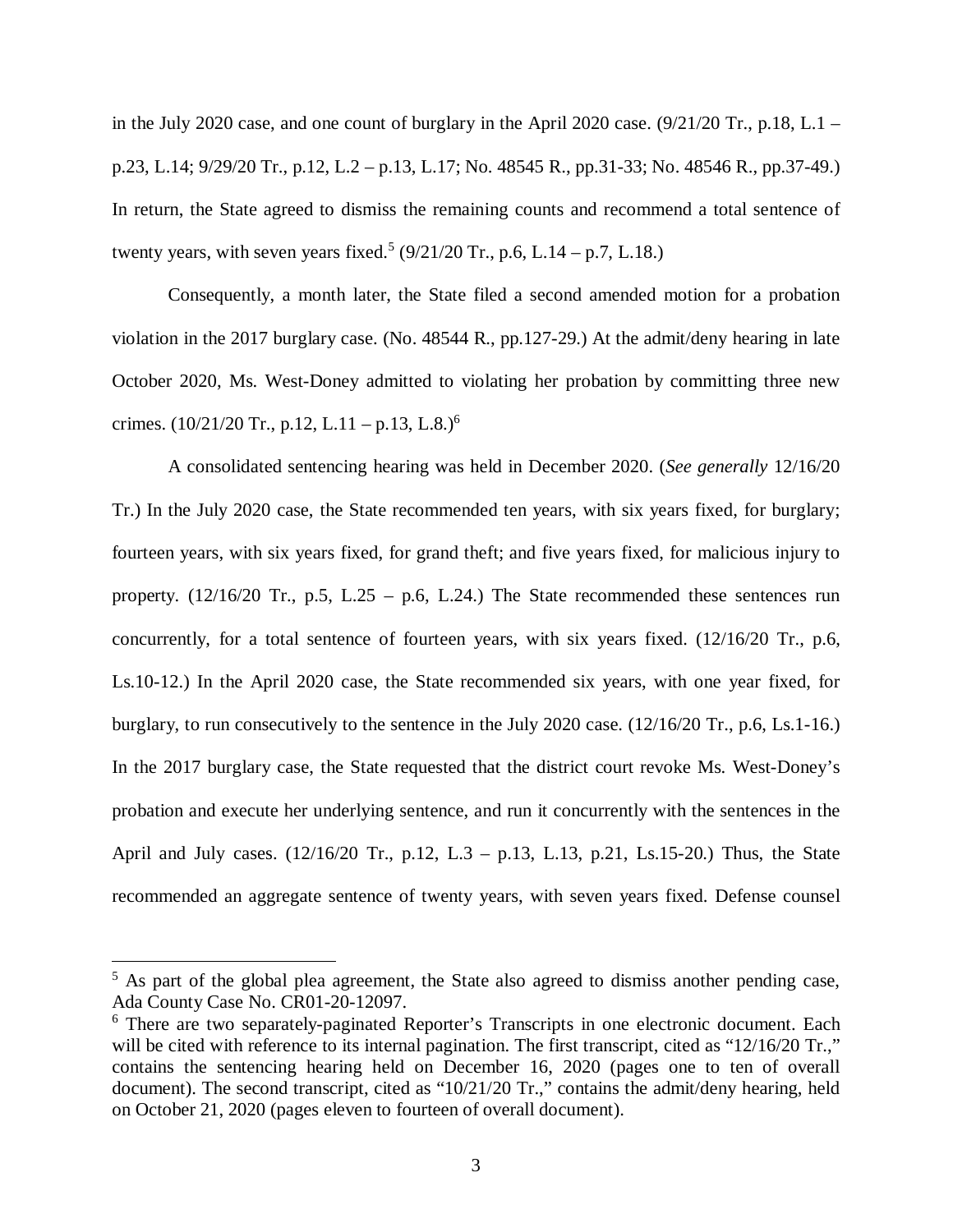recommended probation in order to give Ms. West-Doney an opportunity to participate in a Mental Health Court program. (12/16/20 Tr., p.19, Ls.10-22.) Alternatively, defense counsel recommended that the district court retain jurisdiction, or impose a sentence of one-year fixed, with no recommendation on the indeterminate portion.  $(12/16/20 \text{ Tr.}, p.20, L.17 - p.21, L.7)$ 

The district court followed the State's recommendations and imposed an aggregate sentence of twenty years, with seven years fixed. (*See* No. 48544 R., pp.142-45; No. 48545 R., pp.40-43; No. 48546 R., pp.55-59.) In the 2017 burglary case, the district court revoked Ms. West-Doney's probation and executed her underlying sentence of five years, with two years fixed. (No. 48544 R., pp.142-45; 12/16/20 Tr., p.24, Ls.1-4.) In the July 2020 case, the district court imposed a concurrent sentence of fourteen years, with six years fixed, for grand theft; ten years, with six years fixed, for burglary; and five years fixed for malicious injury to property. (No. 48546 R., pp.55-59; 12/16/20 Tr., p.24, L.5 – p.25, L.23.) In the April 2020 case, the district court sentenced Ms. West-Doney to six years, with one year fixed, for burglary. (No. 48545 R., pp.40-43; 12/16/20 Tr., p.27, L.6-8.) The district court made the sentences in the 2020 cases consecutive to each other, and concurrent with the sentence in the 2017 case, for an aggregate sentence of twenty years, with seven years fixed. (No. 48543 R., pp.142-45; No.48545 R., pp.40-43; No.48546 R., pp.55-59; 12/16/20 Tr., p.27, L.6-8.)

Ms. West-Doney filed a Criminal Rule 35 motion with no new information in the July 2020 case. The district court denied this motion in April 2020.[7](#page-4-0)

<span id="page-4-0"></span><sup>&</sup>lt;sup>7</sup> Ms. West-Doney's Rule 35 motion and the district court's order denying her Rule 35 motion are not in the record. Ms. West-Doney does not challenge the denial of her Rule 35 motion in this appeal.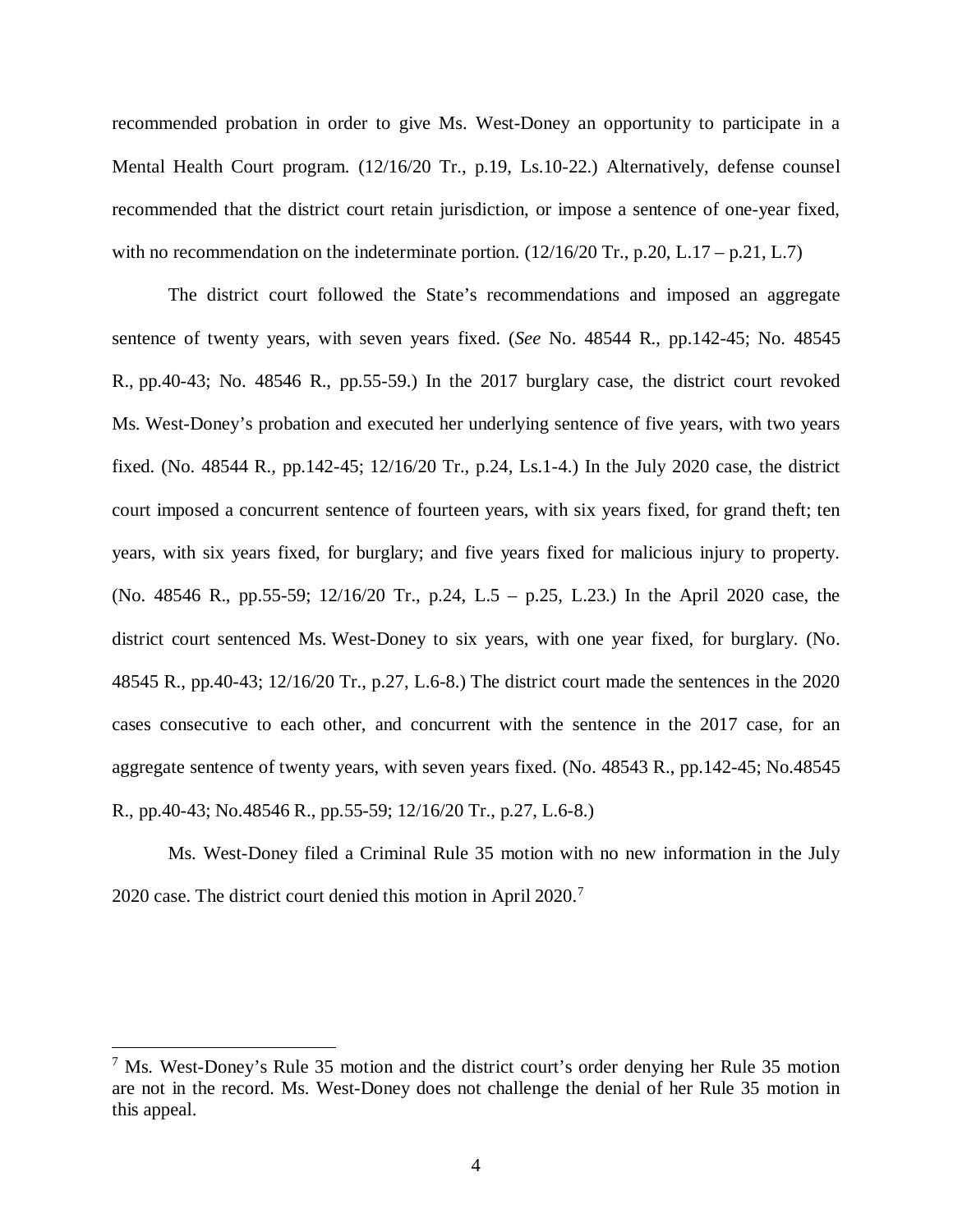Ms. West-Doney filed notices of appeal timely from the order revoking her probation in the 2017 burglary case (No. 48544 R., pp.146-49), and the judgments of conviction in the two 2020 cases. (No. 48545 R., pp.44-47; No. 48546 R., pp.60-63.)

### ISSUE

Did the district court abuse its discretion when it failed to retain jurisdiction in all three cases?

#### ARGUMENT

# The District Court Abused Its Discretion When It Failed To Retain Jurisdiction In All Three Cases

Idaho's appellate courts use a two-step analysis to review a district court's decision to revoke probation. *State v. Sanchez*, 149 Idaho 102, 105 (2009). First, this Court must determine "whether the defendant violated the terms of his probation." *Id.* Second, "[i]f it is determined that the defendant has in fact violated the terms of his probation," the Court examines "what should be the consequences of that violation." *Id.* The determination of a probation violation and the determination of the consequences, if any, are separate analyses. *Id.* After a probation violation has been established, the court may order that the suspended sentence be executed or, in the alternative, the court may reduce the sentence under Idaho Criminal Rule 35. *State v. Morgan,* 153 Idaho 618, 622 (Ct. App. 2012).

Where a defendant contends that the sentencing court imposed an excessively harsh sentence, the appellate court will conduct an independent review of the record considering the nature of the offense, the character of the offender, and the protection of the public interest. *See State v. Reinke*, 103 Idaho 771 (Ct. App. 1982). The Idaho Supreme Court has held that, "'[w]here a sentence is within statutory limits, an appellant has the burden of showing a clear abuse of discretion on the part of the court imposing the sentence.'" *State v. Jackson*, 130 Idaho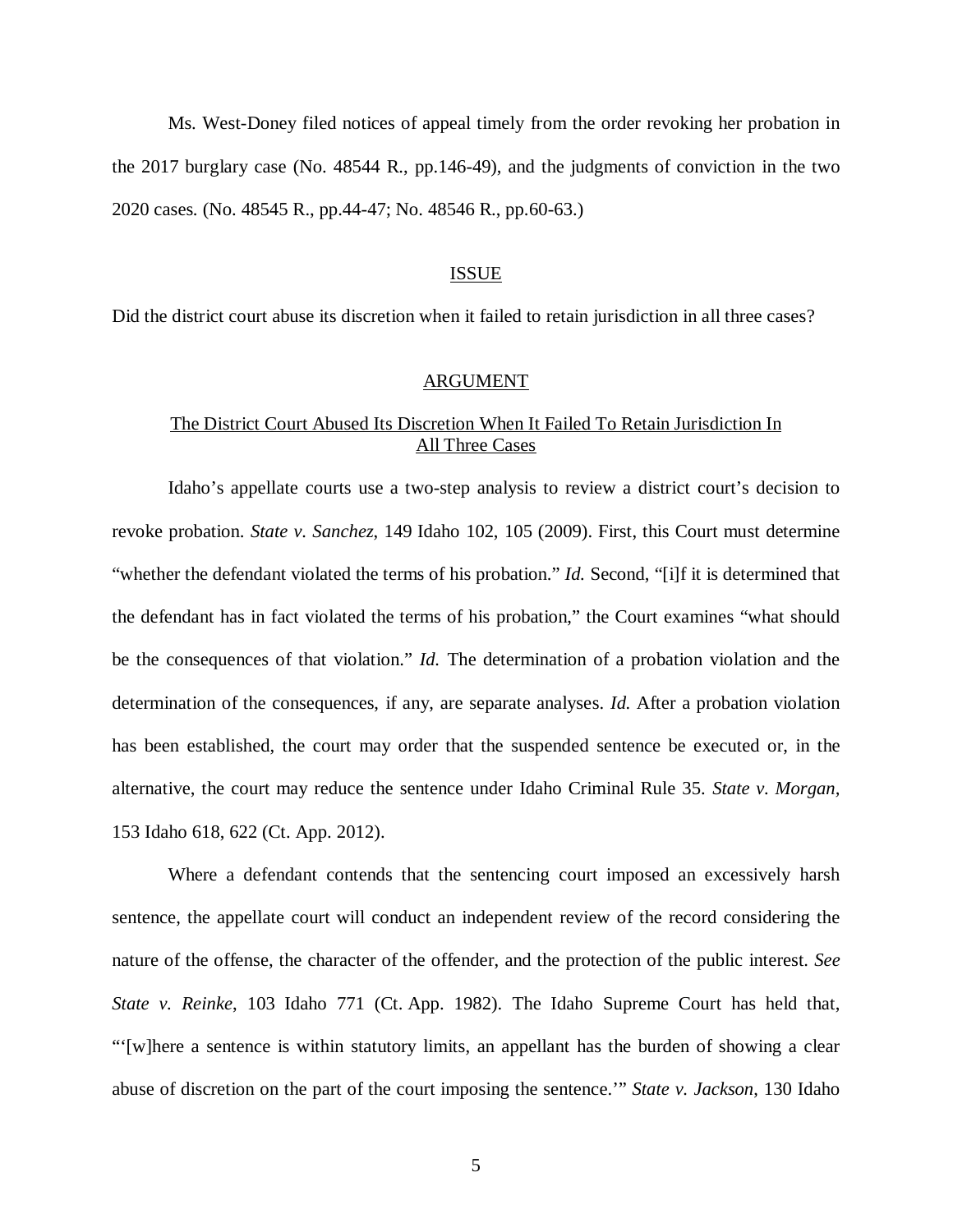293, 294 (1997) (quoting *State v. Cotton*, 100 Idaho 573, 577 (1979)). Ms. West-Doney does not allege that her sentence exceeds the statutory maximum. Accordingly, in order to show an abuse of discretion, she must show that in light of the governing criteria, the sentence was excessive considering any view of the facts. *Id*. The governing criteria or objectives of criminal punishment are: (1) protection of society; (2) deterrence of the individual and the public generally; (3) the possibility of rehabilitation; and (4) punishment or retribution for wrongdoing. *Id*.

Appellate courts use a four-part test for determining whether a district court abused its discretion: Whether the trial court: (1) correctly perceived the issue as one of discretion; (2) acted within the outer boundaries of its discretion; (3) acted consistently with the legal standards applicable to the specific choices available to it; and (4) reached its decision by the exercise of reason. *Lunneborg v. My Fun Life*, 163 Idaho 856, 863 (2018). Ms. West-Doney asserts that the district court's failure to retain jurisdiction in all three cases was an abuse of discretion because the court did not exercise reason in light of the various mitigating factors, including: her tumultuous childhood, her substance abuse and its longstanding impact on her life, and her mental health issues. *See State v. Brunet*, 155 Idaho 724, 729 (2013) (recognizing that the decision whether to retain jurisdiction lies in the discretion of the district court).

Ms. West-Doney had a difficult childhood. (No. 48544 PSI, pp.6-7.) She reported that her mother was a "neglectful drug dealer/addict" and her father was an "abusive alcoholic." (No. 48544 PSI, pp.6, 18.) She stated that her parents lived in different states, and she would go back and forth between the two. (No. 48544 PSI, pp.6, 18.) When she lived with her father, he was often out drinking, and was abusive. (No. 48544 PSI, pp.6-7, 18.) Ms. West-Doney stated that when she lived with her father, she often spent time in a biker club house, and in a shelter until she was a teenager. (No. 48544 PSI, p.6.) She reported that her mother was in prison off and on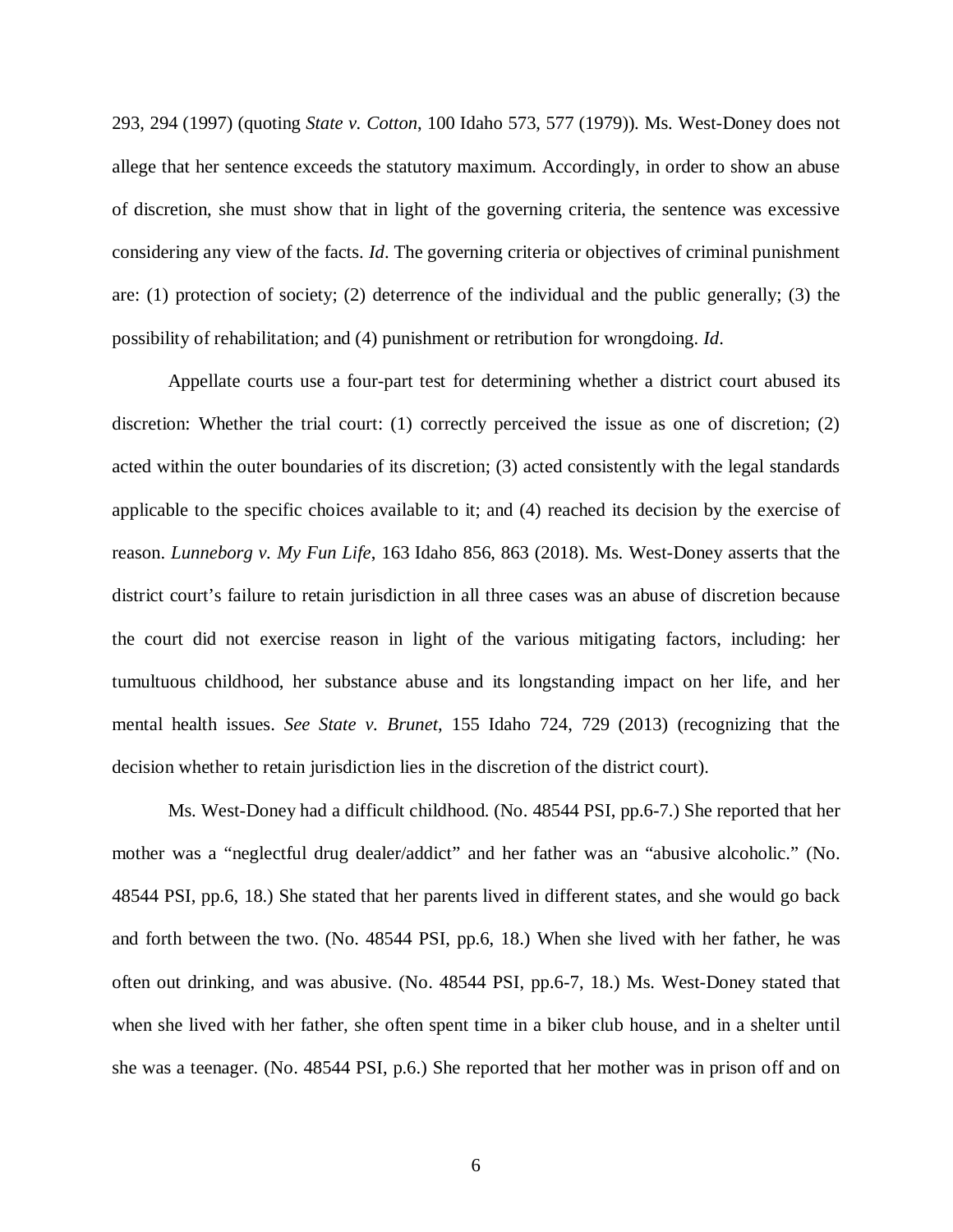throughout her life, until her death in 2016. (No. 48544 PSI, p.6.) When she lived with her mother, she spent a lot of time homeless, and lived in her mother's station wagon. (No. 48544 PSI, p.6.) Ms. West-Doney reported that she was molested by one of her mother's boyfriend's sons when she was around and raped by a gang member when she was

 (No. 48544 PSI, p.6.) In the presentence investigation report ("PSI"), she stated, "I'm disappointed in myself. I turned out like my parents – I'm an addict. I have room for growth." (No. 48544 PSI, p.7.)

Ms. West-Doney was raised in an environment where drugs and alcohol were readily available to her from a young age. (*See* No. 48544 PSI, pp.6-7, 18, 22.) She reported that she first consumed alcohol when she was and began drinking regularly when she was (No. 48544 PSI, p.15.) She reported that she began using illegal drugs when she was , and stated that since that time, she has abused marijuana, methamphetamine, cocaine, and spice. (No. 48544 PSI, p.15.) She noted that she used spice daily for two years beginning in 2007, and started smoking methamphetamine daily after her mother passed away. (No. 48544 PSI, p.15.) She explained that she participated in intensive outpatient treatment at Box Elder Mental Health in Brigham City, Utah in 2011, and upon completion of the program, she remained sober for one and one-half years. (No. 48544 PSI, p.15.) Ms. West-Doney explained that the longest time she was sober was from 2013 to 2016, and she relapsed when her mother passed away in 2016. (No. 48544 PSI, p.15.) In her mental health assessment, the clinician diagnosed her with Amphetamine Dependence. (No. 48544 PSI, p.26.)

Despite her serious substance abuse problem, Ms. West-Doney has shown a willingness to try to overcome her addiction and has recognized the detrimental effect it has had on her life. During her 2017 rider, Ms. West-Doney attended and completed all programming to the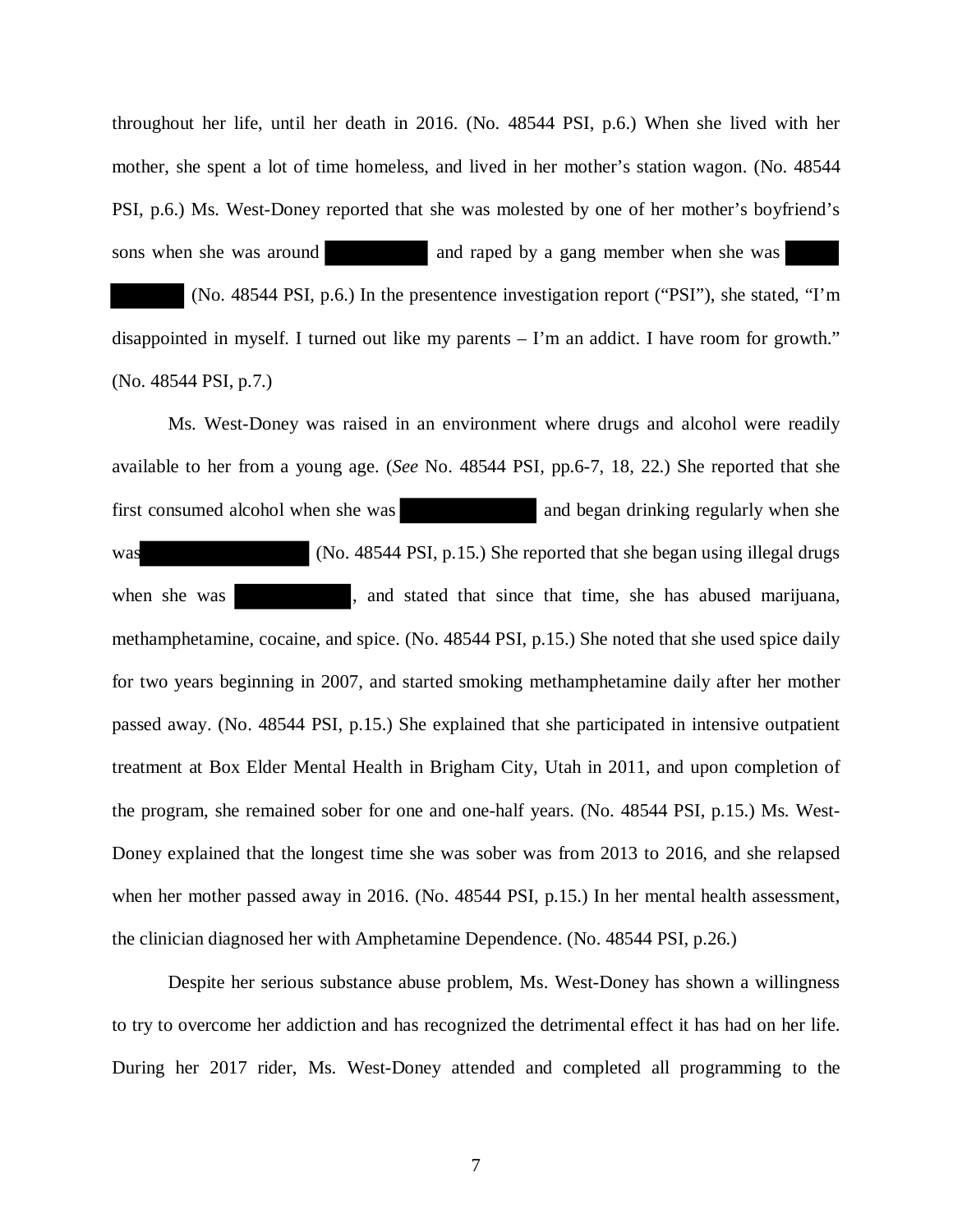satisfaction of her group facilitators, and her case manager noted that she matured a lot during her time there. (No. 48544 PSI, p.138.) Upon her release to probation, Ms. West-Doney was able to use the tools she learned during her rider, and enrolled in business classes at College of Western Idaho. (No. 48544 PSI, pp.157, 161.) She began a landscaping business in 2019, and stated that it was so successful that she was able to hire employees. (No. 48544 PSI, pp.138, 157.) She completed all her aftercare programming, and was even able to pay off all her court ordered fines. (No. 48544 PSI, pp.157, 160.) Unfortunately, Ms. West-Doney relapsed, as she struggled to balance both school and work. (No. 48544 PSI, p.157.)

Looking back on her new crimes, Ms. West-Doney said she feels "[appalled] by my actions, these crimes were committed while I was high on meth." (No. 48544 PSI, p.157.) The 2020 PSI interviewer noted that she was polite and forthcoming during the interview. (No. 48544 PSI, p.162.) Ms. West-Doney admitted that her drug use negatively impacted her education, residence, relationships, and health. (No. 48544 PSI, p.160.) She shared that she eventually became homeless, lost her vehicles, and several personal effects. (No. 48544 PSI, p.160.) Ms. West-Doney expressed an interest in returning to school, inpatient and outpatient treatment at Intermountain Hospital, and ultimately restarting her business. (No. 48544 PSI, p.160.) She stated she attended church on a weekly basis from the time she was released until she began using drugs. (No. 48544 PSI, pp.160-61.)

In addition to substance abuse, Ms. West-Doney reported multiple physical and mental health issues. (No. 48544 PSI, p.19.) She reported that she began receiving Social Security Disability Insurance ("SSDI") for physical and mental health issues in February 2016. (No. 48544 PSI, p.11.) Ms. West-Doney's primary diagnosis is bipolar disorder. (No. 48544 PSI, pp.22, 26.) She has a history of mental health treatment with a mental health clinic in Weber,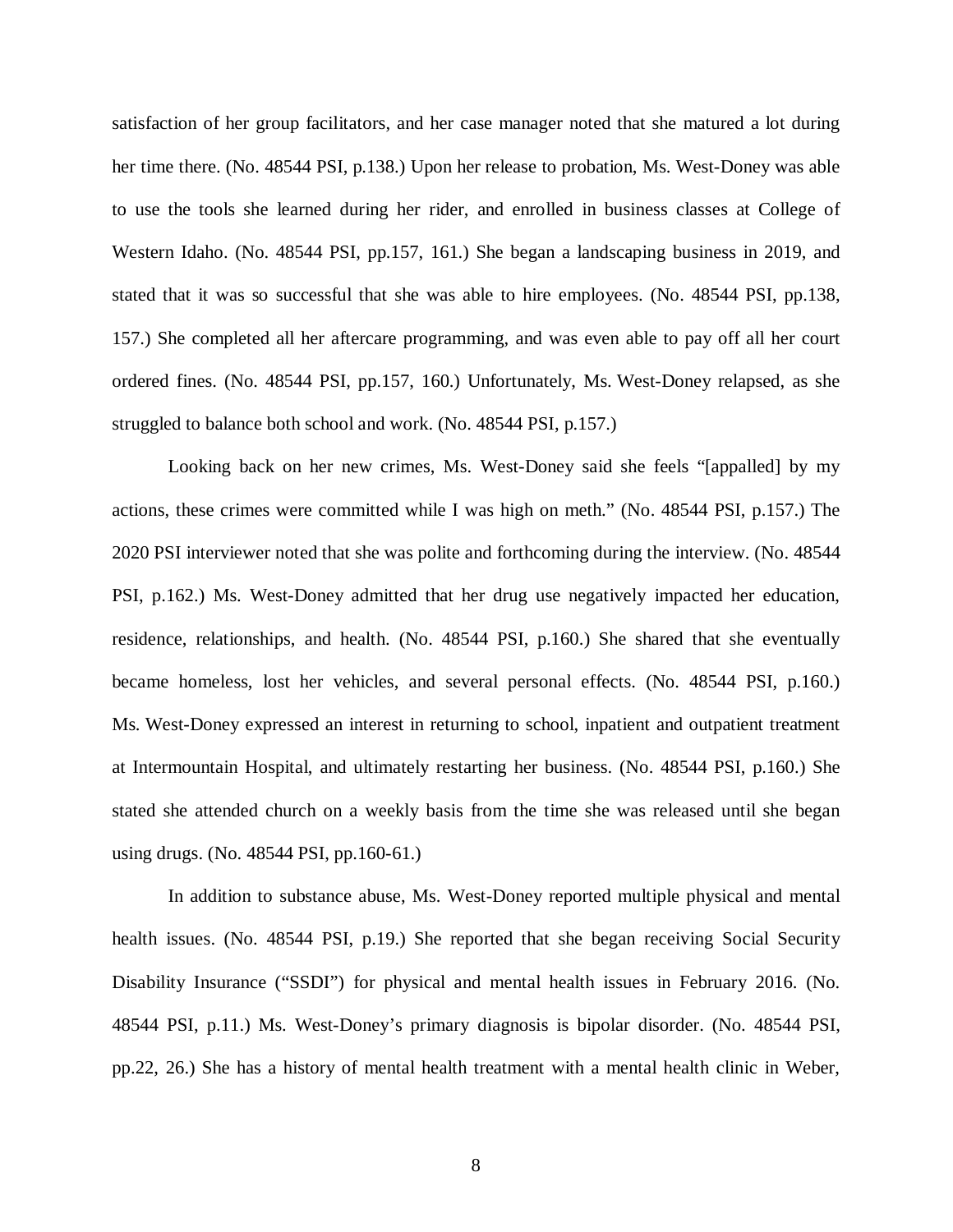Utah and through her family practitioner while living in Utah with her father. (No. 48544 PSI, p.22.) She also informed the pre-sentence investigator that her father was diagnosed with schizophrenia. (No. 48544 PSI, p.23.) In the mental health assessment, Ms. West-Doney reported a history of cutting her arms, and stated that she attempted suicide four times between 2012 and 2013. (No. 48544 PSI, p.22.) She explained that after one of her suicide attempts, she was treated at the emergency room, where she had to be resuscitated after overdosing on medications that she mixed with alcohol. (No. 48544 PSI, p.22.) She noted that she has taken multiple medications for mental health from a young age, and stated "I know I need meds." (No. 48544 PSI, pp.13, 22, 193.) The clinician who conducted the mental health assessment noted that she had a positive attitude toward medication, and reported a history of medication compliance, although she admitted that her drug use has interfered with their efficacy. (No. 48544 PSI, p.22.) Ms. West-Doney acknowledged that she needs mental health counseling. (No. 48544 PSI, p.19.)

Despite Ms. West-Doney's tumultuous childhood, substance abuse, and mental health issues, she has shown a willingness to try to overcome her addiction and has recognized the detrimental effect it has had on her life. Upon successfully completing a previous period of retained jurisdiction, she used the tools she learned during her rider, and demonstrated her ability to be a productive member of society. She enrolled in business classes at the College of Western Idaho, and even started her own landscaping business. Although she relapsed, Ms. West-Doney has recognized the importance of continuing with substance abuse and mental health treatment.

Proper consideration of these mitigating factors supported a more lenient sentence. In light of these facts, Ms. West-Doney submits that the district court did not exercise reason, and thus abused its discretion, when it failed to retain jurisdiction in all three cases.